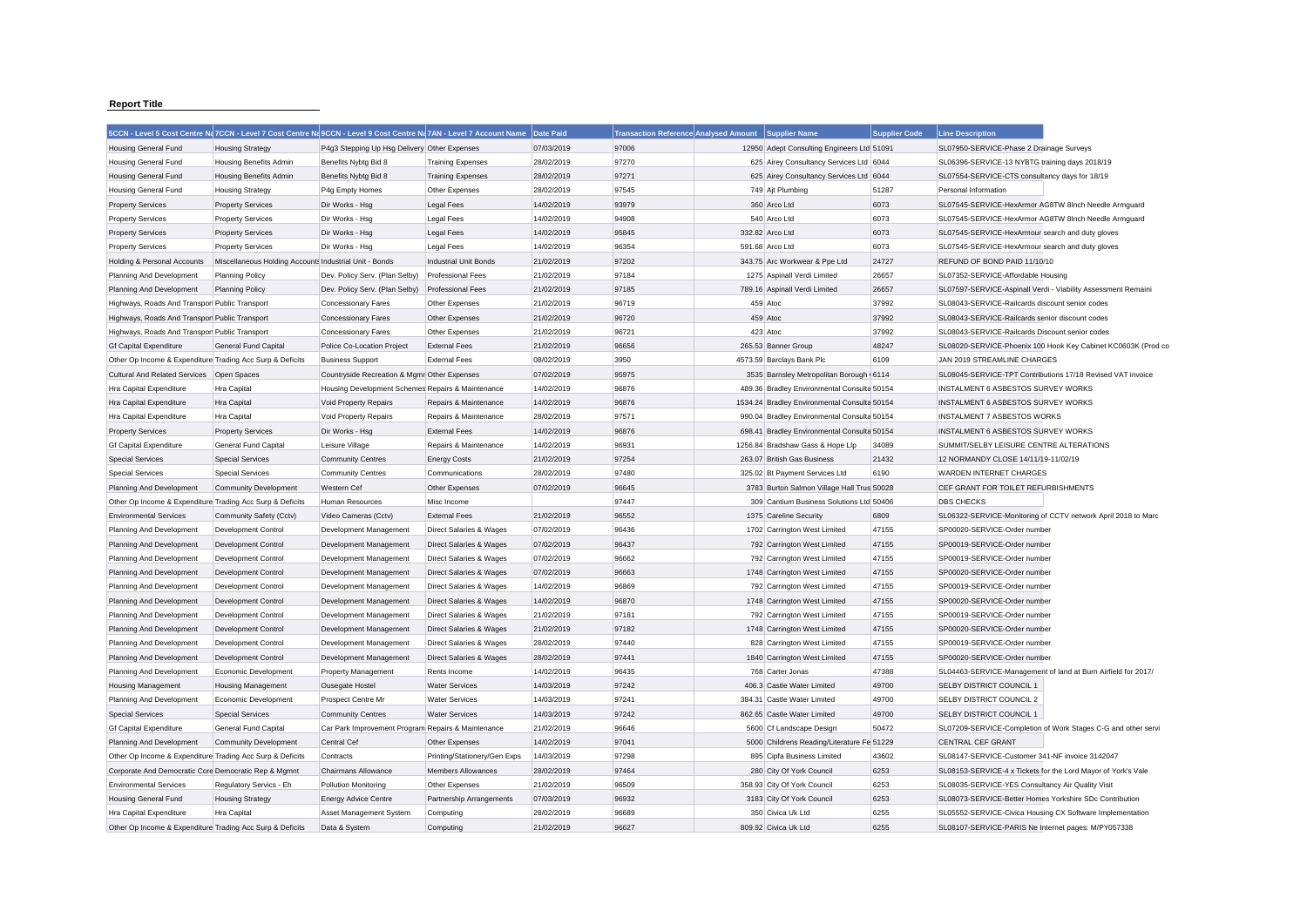| Other Op Income & Expenditure Trading Acc Surp & Deficits |                                                            | Data & System                                       | Computing                                | 21/02/2019 | 96629          | 1495.23 Civica Uk Ltd                        | 6255  | SL08107-SERVICE-PARIS 3D Secure: M/PY057340                 |                                                               |
|-----------------------------------------------------------|------------------------------------------------------------|-----------------------------------------------------|------------------------------------------|------------|----------------|----------------------------------------------|-------|-------------------------------------------------------------|---------------------------------------------------------------|
| Other Op Income & Expenditure Trading Acc Surp & Deficits |                                                            | Data & System                                       | Computing                                | 21/02/2019 | 96630          | 832.8 Civica Uk Ltd                          | 6255  | SL08107-SERVICE-PARIS Bureau: M/PY057341                    |                                                               |
| Other Op Income & Expenditure Trading Acc Surp & Deficits |                                                            | Data & System                                       | Computing                                | 21/02/2019 | 96631          | 2769.06 Civica Uk Ltd                        | 6255  | SL08107-SERVICE-PARIS Bureau Renewal: M/PY057342            |                                                               |
| <b>Special Services</b>                                   | <b>Special Services</b>                                    | <b>Community Centres</b>                            | Repairs & Maintenance                    | 07/02/2019 | 96644          | 284.82 Clearwater Technology Ltd             | 47224 | INSTAL 22 ANNE SHARPE CENTRE                                |                                                               |
| <b>Special Services</b>                                   | <b>Special Services</b>                                    | <b>Community Centres</b>                            | Repairs & Maintenance                    | 21/02/2019 | 97230          | 1094.82 Clearwater Technology Ltd            | 47224 | PAYMENT 23 LEGIONELLA CONTROL                               |                                                               |
| <b>Housing Management</b>                                 | <b>Housing Management</b>                                  | <b>Edgerton Lodge</b>                               | <b>Energy Costs</b>                      | 14/02/2019 | 86783          | 639.12 Corona Energy Retail 4 Ltd            | 48435 | <b>EDGERTON LODGE</b>                                       |                                                               |
| <b>Housing Management</b>                                 | <b>Housing Management</b>                                  | Ousegate Hostel                                     | <b>Energy Costs</b>                      | 28/02/2019 | 97328          | 340.12 Corona Energy Retail 4 Ltd            | 48435 | 100 OUSEGATE JAN-FEB 19                                     |                                                               |
| <b>Gf Capital Expenditure</b>                             | General Fund Capital                                       | P4g Comm Prop Acquisition Fur Repairs & Maintenance |                                          | 14/03/2019 | 97261          | 2525 Cushman & Wakefield                     | 47342 |                                                             | SL08092-SERVICE-Site Valuation Report from Cushman and Wakefi |
| <b>Housing General Fund</b>                               | <b>Housing Strategy</b>                                    | P4g3 Olympia Park                                   | Other Expenses                           | 07/02/2019 | 96654          | 5000 Cushman & Wakefield                     | 47342 | SL07935-SERVICE-Extension WKP 3 Property Advisor            |                                                               |
| Other Op Income & Expenditure Trading Acc Surp & Deficits |                                                            | <b>Central Telephones</b>                           | Communications                           | 28/02/2019 | 96877          | 641.96 Daisy Communications Ltd              | 6325  | SL06510-SERVICE-Central Telephone Line Contract             |                                                               |
| Other Op Income & Expenditure Trading Acc Surp & Deficits |                                                            | Mobile Phones A/C                                   | Communications                           | 28/02/2019 | 96760          | 630.76 Daisy Communications Ltd              | 6325  | SL06496-SERVICE-Mobile Phone Contract                       |                                                               |
| Gen Grants & Collection Fund                              | Taxation & Non-Specific Grants Gen Fund Income             |                                                     | Dclg                                     | 08/02/2019 | 3943           | 1259968 Department For Communities & 6345    |       | 19/02/19 NNDR/RSG                                           |                                                               |
| Holding & Personal Accounts                               | Miscellaneous Holding Accounts Nndr Payers Coll Fund (Old) |                                                     | Collection Fund                          | 08/02/2019 | 3943           | 1137325 Department For Communities & 6345    |       | 19/02/19 NNDR/RSG                                           |                                                               |
| Holding & Personal Accounts                               | Miscellaneous Holding Accounts Nndr Payers Coll Fund (Old) |                                                     | Collection Fund                          | 08/02/2019 | 3944           | 4035880 Department For Communities & 6345    |       | NNDR REC TRANSITIONAL SAFETY NET                            |                                                               |
| <b>Environmental Services</b>                             | Comm Safety (Safety Services) Cs-Partner Contributions     |                                                     | Other Expenses                           | 14/02/2019 | 96258          | 3453 Dransfield Properties Ltd               | 26517 | SL08086-SERVICE-Dransfield Winter Activity 50% contribution |                                                               |
| <b>Gf Capital Expenditure</b>                             | General Fund Capital                                       | <b>Disabled Facilities Grants</b>                   | Soft Loans                               | 28/02/2019 | 97522          | 3913.33 Easiaccess                           | 51282 | Personal Information                                        |                                                               |
| Central Services To The Public Elections                  |                                                            | Register Of Electors                                | Printing/Stationery/Gen Exps             | 21/02/2019 | 96653          | 649.44 Electoral Reform Services             | 6390  | SL06953-SERVICE-Canvass 2018                                |                                                               |
| Other Op Income & Expenditure Trading Acc Surp & Deficits |                                                            | Human Resources                                     | <b>Professional Fees</b>                 | 14/02/2019 | 97071          | 680 Elite Executives Limited                 | 42113 | SL08117-SERVICE-III Health Referrals                        |                                                               |
| Hra Capital Expenditure                                   | Hra Capital                                                |                                                     | Repairs & Maintenance                    | 14/02/2019 | 96867          | 111908.44 Engie Regeneration Limited         | 43184 | <b>INSTALMENT 4 POINTING WORKS</b>                          |                                                               |
|                                                           |                                                            | Pointing Works                                      |                                          | 14/02/2019 | 96439          |                                              |       | ADDITIONAL DEC 2018                                         |                                                               |
| <b>Cultural And Related Services</b>                      | Open Spaces                                                | Community Parks & Open Spac Repairs & Maintenance   |                                          |            |                | 298.1 Enterprise Managed Services Lt 6404    |       |                                                             |                                                               |
| <b>Cultural And Related Services</b>                      | Open Spaces                                                | Community Parks & Open Spac Repairs & Maintenance   |                                          | 07/03/2019 | 96985<br>96988 | 298.1 Enterprise Managed Services Lt 6404    |       | ADDITIONALS JAN 19<br>COMPLETION OF JANUARY 2019 WORK       |                                                               |
| Cultural And Related Services Open Spaces                 |                                                            | Community Parks & Open Spac Repairs & Maintenance   |                                          | 07/03/2019 |                | 4692.62 Enterprise Managed Services Lt 6404  |       |                                                             |                                                               |
| Cultural And Related Services                             | Open Spaces                                                | <b>Grass Cutting</b>                                | Repairs & Maintenance                    | 07/03/2019 | 96988          | 3060.72 Enterprise Managed Services Lt 6404  |       | COMPLETION OF JANUARY 2019 WORK                             |                                                               |
| <b>Cultural And Related Services</b>                      | Open Spaces                                                | Selby Park                                          | Repairs & Maintenance                    | 14/02/2019 | 96439          | 2941.35 Enterprise Managed Services Lt 6404  |       | ADDITIONAL DEC 2018                                         |                                                               |
| <b>Cultural And Related Services</b>                      | Open Spaces                                                | Selby Park                                          | Repairs & Maintenance                    | 07/03/2019 | 96988          | 9410.25 Enterprise Managed Services Lt 6404  |       | COMPLETION OF JANUARY 2019 WORK                             |                                                               |
| <b>Cultural And Related Services</b>                      | Recreation & Sport                                         | Selby Leisure Centre                                | Repairs & Maintenance                    | 07/03/2019 | 96988          | 800.65 Enterprise Managed Services Lt 6404   |       | COMPLETION OF JANUARY 2019 WORK                             |                                                               |
| <b>Environmental Services</b>                             | <b>Cemetery Services</b>                                   | <b>Closed Burial Ground</b>                         | Repairs & Maintenance                    | 07/03/2019 | 96988          | 1206.52 Enterprise Managed Services Lt 6404  |       | COMPLETION OF JANUARY 2019 WORK                             |                                                               |
| <b>Environmental Services</b>                             | Recycling                                                  | Recycling                                           | <b>External Fees</b>                     | 07/03/2019 | 96988          | 128012.7 Enterprise Managed Services Lt 6404 |       | COMPLETION OF JANUARY 2019 WORK                             |                                                               |
| <b>Environmental Services</b>                             | <b>Street Cleansing</b>                                    | <b>Litter Bins</b>                                  | Repairs & Maintenance                    | 07/03/2019 | 96985          | 345.62 Enterprise Managed Services Lt 6404   |       | <b>ADDITIONALS JAN 19</b>                                   |                                                               |
| <b>Environmental Services</b>                             | <b>Street Cleansing</b>                                    | <b>Street Cleansing</b>                             | <b>External Fees</b>                     | 14/02/2019 | 96439          | 516.38 Enterprise Managed Services Lt 6404   |       | ADDITIONAL DEC 2018                                         |                                                               |
| <b>Environmental Services</b>                             | <b>Street Cleansing</b>                                    | <b>Street Cleansing</b>                             | <b>External Fees</b>                     | 07/03/2019 | 96988          | 49831.71 Enterprise Managed Services Lt 6404 |       | COMPLETION OF JANUARY 2019 WORK                             |                                                               |
| <b>Environmental Services</b>                             | <b>Trade Waste</b>                                         | <b>Clinical Waste</b>                               | <b>External Fees</b>                     | 07/03/2019 | 96988          | 4671.25 Enterprise Managed Services Lt 6404  |       | COMPLETION OF JANUARY 2019 WORK                             |                                                               |
| <b>Environmental Services</b>                             | <b>Trade Waste</b>                                         | <b>Commercial Waste</b>                             | <b>External Fees</b>                     | 07/03/2019 | 96988          | 27529.1 Enterprise Managed Services Lt 6404  |       | COMPLETION OF JANUARY 2019 WORK                             |                                                               |
| <b>Environmental Services</b>                             | <b>Waste Collection</b>                                    | Dom.Wheeled Bins/Sac                                | <b>External Fees</b>                     | 07/03/2019 | 96988          | 23533.64 Enterprise Managed Services Lt 6404 |       | COMPLETION OF JANUARY 2019 WORK                             |                                                               |
| <b>Environmental Services</b>                             | <b>Waste Collection</b>                                    | Dom.Wheeled Bins/Sac                                | <b>External Fees</b>                     | 07/03/2019 | 96989          | 2363.76 Enterprise Managed Services Lt 6404  |       | SATURDAY DELIVERIES JAN 2019                                |                                                               |
| <b>Environmental Services</b>                             | <b>Waste Collection</b>                                    | <b>Refuse Collection General</b>                    | Advertising                              | 07/03/2019 | 96988          | 1769.21 Enterprise Managed Services Lt 6404  |       | COMPLETION OF JANUARY 2019 WORK                             |                                                               |
| <b>Environmental Services</b>                             | <b>Waste Collection</b>                                    | <b>Refuse Collection General</b>                    | <b>External Fees</b>                     | 14/02/2019 | 96439          | 11088.4 Enterprise Managed Services Lt 6404  |       | ADDITIONAL DEC 2018                                         |                                                               |
| <b>Environmental Services</b>                             | <b>Waste Collection</b>                                    | <b>Refuse Collection General</b>                    | <b>External Fees</b>                     | 07/03/2019 | 96985          | 11088.4 Enterprise Managed Services Lt 6404  |       | ADDITIONALS JAN 19                                          |                                                               |
| <b>Environmental Services</b>                             | Waste Collection                                           | <b>Refuse Collection General</b>                    | <b>External Fees</b>                     | 07/03/2019 | 96986          | 4321 Enterprise Managed Services Lt 6404     |       | ADDITIONAL GREEN WASTE JAN 2019                             |                                                               |
| <b>Environmental Services</b>                             | <b>Waste Collection</b>                                    | <b>Refuse Collection General</b>                    | <b>External Fees</b>                     | 07/03/2019 | 96987          | 3213 Enterprise Managed Services Lt 6404     |       | ADD KIRBSIDE AND RESIDUAL WASTE                             |                                                               |
| <b>Environmental Services</b>                             | <b>Waste Collection</b>                                    | <b>Refuse Collection General</b>                    | <b>External Fees</b>                     | 07/03/2019 | 96988          | 99267.12 Enterprise Managed Services Lt 6404 |       | COMPLETION OF JANUARY 2019 WORK                             |                                                               |
| Highways, Roads And Transpor Parking Services             |                                                            | Car Parks-Other                                     | Repairs & Maintenance                    | 07/03/2019 | 96988          | 297.47 Enterprise Managed Services Lt 6404   |       | COMPLETION OF JANUARY 2019 WORK                             |                                                               |
| Hra Capital Expenditure                                   | Hra Capital                                                | <b>Void Property Repairs</b>                        | Repairs & Maintenance                    | 07/03/2019 | 96985          | 876.56 Enterprise Managed Services Lt 6404   |       | <b>ADDITIONALS JAN 19</b>                                   |                                                               |
| <b>Special Services</b>                                   | <b>Special Services</b>                                    | Grassed Areas & Open Spaces Repairs & Maintenance   |                                          | 07/03/2019 | 96985          | 1261.75 Enterprise Managed Services Lt 6404  |       | ADDITIONALS JAN 19                                          |                                                               |
| <b>Special Services</b>                                   | <b>Special Services</b>                                    | Grassed Areas & Open Spaces Repairs & Maintenance   |                                          | 07/03/2019 | 96988          | 8061.9 Enterprise Managed Services Lt 6404   |       | COMPLETION OF JANUARY 2019 WORK                             |                                                               |
| Planning And Development                                  | Development Control                                        | Development Management                              | Central Establishment Charges 14/03/2019 |            | 97288          | 2183.3 Enviroconsult Ltd                     | 50754 |                                                             | SL07494-SERVICE-Application 2018/0818/EIA. Gascoigne Wood     |
| Planning And Development                                  | Economic Development                                       | Swordfish Way M Rent                                | <b>Energy Costs</b>                      | 14/02/2019 | 96781          | 343.73 E-On Energy                           | 6409  | 9/1/19-3/2/19 UNIT 3 SWORDFISH WAY                          |                                                               |
| Holding & Personal Accounts                               | Miscellaneous Holding Accounts Employee Car Loans          |                                                     | Car Loans                                | 14/02/2019 | 97069          | 10000 Evans Halshaw Hull                     | 51233 | Personal Information                                        |                                                               |
| Planning And Development                                  | Economic Development                                       | Prospect Centre Mr                                  | Repairs & Maintenance                    | 14/03/2019 | 97429          | 578.75 Firelec Ltd                           | 6447  | PROSPECT CENTRE / VIVARS CENTRE                             |                                                               |
| Planning And Development                                  | Economic Development                                       | The Vivars Mr                                       | Repairs & Maintenance                    | 14/03/2019 | 97429          | 578.75 Firelec Ltd                           | 6447  | PROSPECT CENTRE / VIVARS CENTRE                             |                                                               |
| <b>Special Services</b>                                   | <b>Special Services</b>                                    | <b>Community Centres</b>                            | Repairs & Maintenance                    | 14/03/2019 | 97427          | 306.86 Firelec Ltd                           | 6447  | <b>CUNLIFFE CENTRE</b>                                      |                                                               |
| <b>Special Services</b>                                   | <b>Special Services</b>                                    | <b>Community Centres</b>                            | Repairs & Maintenance                    | 14/03/2019 | 97428          | 505.07 Firelec Ltd                           | 6447  | ST WILFRIDS COURT                                           |                                                               |
| Environmental Services                                    | Regulatory Servics - Eh                                    | Pollution Monitoring                                | Other Expenses                           | 28/02/2019 | 96887          | 1296 Gradko International Ltd                | 26677 | SL08066-SERVICE-NOx Tube Analysis                           |                                                               |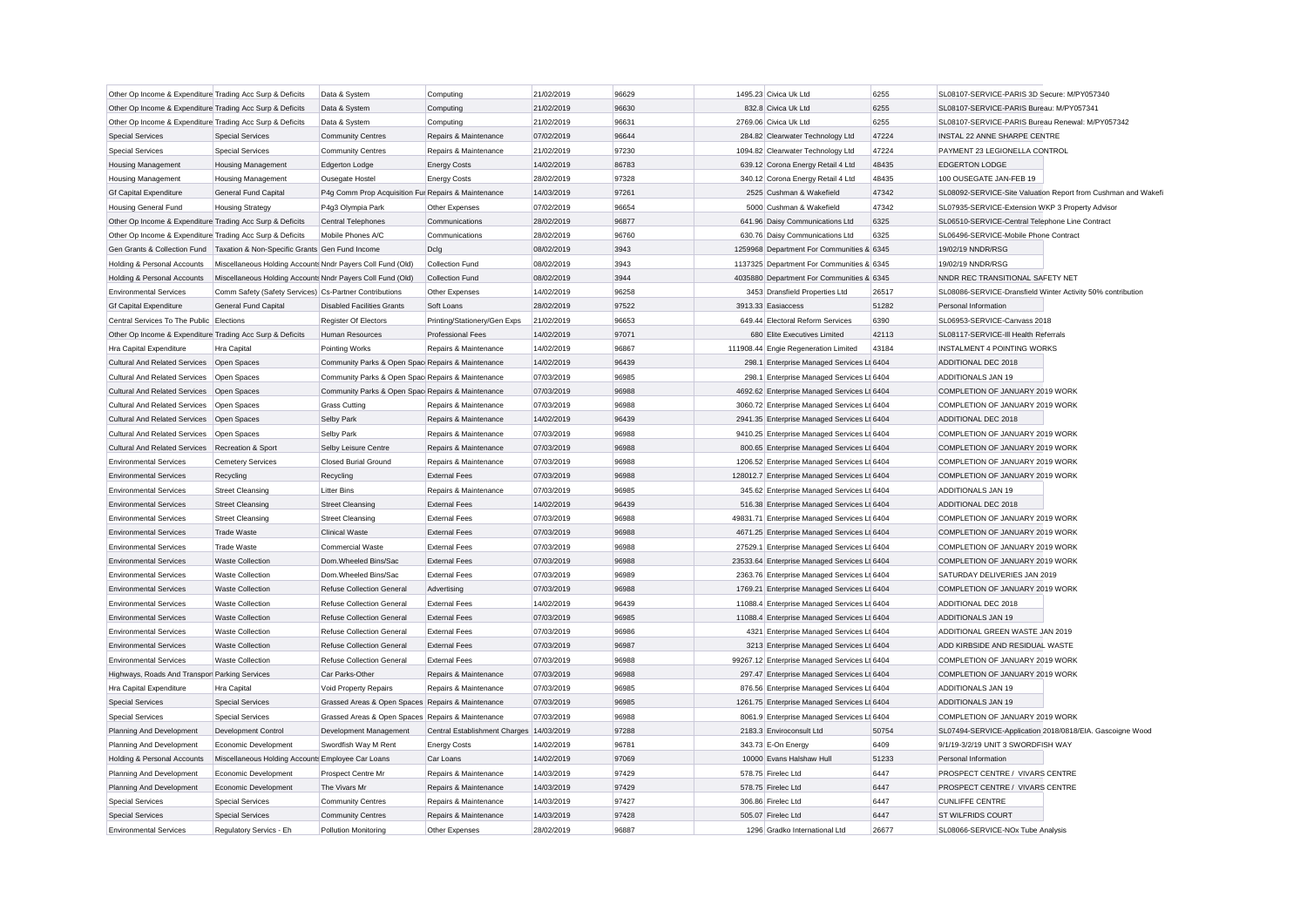|                                                           |                               |                                                     |                                         | 21/02/2019 | 96536 |          | 925 Groundwork Wakefield Ltd              | 44350 |                                                               |
|-----------------------------------------------------------|-------------------------------|-----------------------------------------------------|-----------------------------------------|------------|-------|----------|-------------------------------------------|-------|---------------------------------------------------------------|
| Cultural And Related Services Open Spaces                 |                               | Selby Park                                          | Repairs & Maintenance                   |            |       |          |                                           |       | SL07844-SERVICE-Repainting of picnic benches in Selby Park    |
| <b>Cultural And Related Services</b>                      | Open Spaces                   | Selby Park                                          | Repairs & Maintenance                   | 21/02/2019 | 96537 |          | 3875 Groundwork Wakefield Ltd             | 44350 | SL07793-SERVICE-Repaint of benches in Selby Park              |
| Other Op Income & Expenditure Trading Acc Surp & Deficits |                               | Access Selby - Contact Centre Repairs & Maintenance |                                         | 14/02/2019 | 96765 |          | 15628 Gvfm Limited                        | 27552 | 25/3/19-23/6/19 RENT/SERVICE CHARGE                           |
| Hra Capital Expenditure                                   | Hra Capital                   | Phase 1 Hsg Dev Byram Pk Rd Consultants Fees        |                                         | 21/02/2019 | 96503 |          | 900 Gw Clerk Of Works Services Ltc 49748  |       | SL06357-SERVICE-Clerk of Works Services at Byram Park Road, B |
| <b>Housing General Fund</b>                               | <b>Housing Strategy</b>       | Ny Regional Strategy Officer                        | Other Expenses                          | 21/02/2019 | 96878 |          | 7767 Hambleton District Council           | 6517  | SL08058-SERVICE-RHE and Housing Partnerships Contributions    |
| Housing General Fund                                      | <b>Housing Benefits Admin</b> | Benefits Nybtg Bid 8                                | Other Expenses                          | 07/03/2019 | 97060 |          | 2500 Harrogate Borough Council            | 6523  | SL08012-SERVICE-Harrogate NYBTG Training Coordinator Admin co |
| <b>Housing General Fund</b>                               | <b>Housing Benefits Admin</b> | Housing Benefit Admin                               | Subscriptions                           | 28/02/2019 | 96683 |          | 425 Hbinfo Ltd                            | 6544  | SL07939-SERVICE-HBINFO subscription 2019/20                   |
| <b>Environmental Services</b>                             | Regulatory Servics - Eh       | <b>Public Conveniences</b>                          | <b>External Fees</b>                    | 28/02/2019 | 96710 |          | 3943.16 Healthmatic Ltd                   | 6545  | SL06273-SERVICE-Maintenance & cleaning of public toilets 1 Ap |
| Holding & Personal Accounts                               | Control Accounts              | <b>Creditors Control</b>                            | Tax Deduct On Contract Payme 07/02/2019 |            | 96773 |          | 2816.9 Hm Revenue & Customs               | 6590  | FEB 2019 CIS DEDUCTIONS                                       |
| Hra Capital Expenditure                                   | Hra Capital                   | Void Property Repairs                               | Repairs & Maintenance                   | 14/02/2019 | 96733 |          | 1275 Home Maintenance                     | 47112 | 3 HODGE LANE                                                  |
| <b>Housing Management</b>                                 | <b>Housing Management</b>     | <b>Central Heating-Gas</b>                          | Repairs & Maintenance                   | 21/02/2019 | 97036 |          | 721.9 Home Utility Group Limited          | 47533 | 2 MOORLANDS                                                   |
| Hra Capital Expenditure                                   | Hra Capital                   | <b>Central Heating Systems</b>                      | Repairs & Maintenance                   | 28/02/2019 | 97034 |          | 9452.12 Home Utility Group Limited        | 47533 | 6 THE CLOSE TOWTON                                            |
| Hra Capital Expenditure                                   | Hra Capital                   | <b>Central Heating Systems</b>                      | Repairs & Maintenance                   | 28/02/2019 | 97035 |          | 9203.12 Home Utility Group Limited        | 47533 | 3 WESTEND AVE                                                 |
| Hra Capital Expenditure                                   | Hra Capital                   | Sheltered Homes Adaption                            | Repairs & Maintenance                   | 14/03/2019 | 97546 |          | 2970.19 Home Utility Group Limited        | 47533 | Personal Information                                          |
| Hra Capital Expenditure                                   | Hra Capital                   | Sheltered Homes Adaption                            | Repairs & Maintenance                   | 21/02/2019 | 96768 |          | 8092.77 Howdens Joinery Ltd               | 21474 | JAN 2019 STATEMENT                                            |
| <b>Property Services</b>                                  | <b>Property Services</b>      | Dir Works - Hsg                                     | Equip/Furniture/Materials               | 21/02/2019 | 96768 |          | 2553.36 Howdens Joinery Ltd               | 21474 | JAN 2019 STATEMENT                                            |
| <b>Gf Capital Expenditure</b>                             | <b>General Fund Capital</b>   | <b>Disabled Facilities Grants</b>                   | Soft Loans                              | 07/02/2019 | 96702 |          | 6147.71 Ihus Project Ltd                  | 49891 | Personal Information                                          |
| Central Services To The Public Local Tax Collection       |                               | <b>Council Tax Collection</b>                       | Printing/Stationery/Gen Exps            | 21/02/2019 | 96706 |          | 1150 Intercard Limited                    | 50990 | SL07934-SERVICE-Payment cards                                 |
|                                                           |                               |                                                     |                                         |            |       |          |                                           |       |                                                               |
| Central Services To The Public Local Tax Collection       |                               | Council Tax Collection                              | <b>Training Expenses</b>                | 21/02/2019 | 96881 | 260 Irrv |                                           | 30989 | SL08013-SERVICE-IRRV conference training days 14 and 15 May   |
| Hra Capital Expenditure                                   | Hra Capital                   | Central Heating Systems                             | Repairs & Maintenance                   | 21/02/2019 | 96697 |          | 5731.44 It Electrical (Yorkshire) Ltd     | 6652  | JAN 2019 ELECTRICAL WORKS                                     |
| Hra Capital Expenditure                                   | Hra Capital                   | <b>Electrical Rewires</b>                           | Repairs & Maintenance                   | 21/02/2019 | 96697 |          | 28439.18 It Electrical (Yorkshire) Ltd    | 6652  | JAN 2019 ELECTRICAL WORKS                                     |
| Hra Capital Expenditure                                   | Hra Capital                   | Void Property Repairs                               | Repairs & Maintenance                   | 07/02/2019 | 96638 |          | 350 J&D Decorating And Property M 36796   |       | 31 WESTFIELD AVENUE EGGBOROUGH                                |
| Hra Capital Expenditure                                   | Hra Capital                   | Void Property Repairs                               | Repairs & Maintenance                   | 21/02/2019 | 97054 |          | 470 J&D Decorating And Property M 36796   |       | 31 WESTFIELD AVE                                              |
| <b>Property Services</b>                                  | <b>Property Services</b>      | Dir Works - Hsg                                     | Equip/Furniture/Materials               | 21/02/2019 | 96990 |          | 8245.66 Jewson Ltd                        | 6662  | <b>JANUARY STATEMENT</b>                                      |
| <b>Housing General Fund</b>                               | <b>Housing Strategy</b>       | P4g Empty Homes                                     | Other Expenses                          | 28/02/2019 | 97031 | 1750 JII |                                           | 48745 | SL07325-SERVICE-Property Valuation - CPO proposal             |
| <b>Environmental Services</b>                             | Regulatory Servics - Eh       | Licences-Other                                      | Other Expenses                          | 07/02/2019 | 96774 |          | 9000 Personal Information                 | 51165 | SL08067-SERVICE-Payment                                       |
| <b>Environmental Services</b>                             | Recycling                     | Recycling                                           | Other Expenses                          | 28/02/2019 | 96687 |          | 1350 Keep Britain Tidy                    | 49751 | SL08056-SERVICE-KBT Crime Not To Care campaign                |
| Hra Capital Expenditure                                   | Hra Capital                   | Sheltered Homes Adaption                            | Repairs & Maintenance                   | 07/03/2019 | 97005 |          | 440 Kml Flooring Services                 | 6704  | Personal Information                                          |
| Other Op Income & Expenditure Trading Acc Surp & Deficits |                               | Data & System                                       | Computing                               | 21/02/2019 | 97059 |          | 400 Land Registry Commercial Serv 51225   |       | SL08104-SERVICE-REF: 6000052980 - Dataset Update              |
| <b>Environmental Services</b>                             | Recycling                     | Recycling                                           | Subscriptions                           | 14/03/2019 | 97525 |          | 435 Larac                                 | 6727  | SL08175-SERVICE-Membership 01/04/19 - 31/03/20 invoice 220194 |
| <b>Housing Management</b>                                 | Housing Management            | <b>Housing Management</b>                           | <b>Legal Fees</b>                       | 15/02/2019 | 3954  |          | 892 Liberata Uk Ltd                       | 36656 | JAN 2019 PCOL CLAIMS                                          |
| <b>Housing Management</b>                                 | <b>Housing Management</b>     | <b>Housing Management</b>                           | <b>Legal Fees</b>                       | 22/02/2019 | 3958  |          | 255 Liberata Uk Ltd                       | 36656 | <b>COURT FEES</b>                                             |
| <b>Gf Capital Expenditure</b>                             | <b>General Fund Capital</b>   | Leisure Village                                     | Repairs & Maintenance                   | 21/02/2019 | 96767 |          | 54661.28 Link Contracting Services        | 33022 | SL07846-SERVICE-Reconfiguration works at Selby Leisure Centre |
|                                                           | Development Control           | Development Management                              | Direct Salaries & Wages                 | 07/02/2019 | 96460 |          | 2211.98 Macdonald & Company Freelan 47534 |       | SP00021-SERVICE-New order number                              |
| Planning And Development                                  |                               |                                                     |                                         |            |       |          |                                           |       |                                                               |
| Planning And Development                                  | Development Control           | Development Management                              | Direct Salaries & Wages                 | 07/02/2019 | 96625 |          | 1911.11 Macdonald & Company Freelan 47534 |       | SP00021-SERVICE-New order number                              |
| Planning And Development                                  | Development Control           | Development Management                              | Direct Salaries & Wages                 | 14/02/2019 | 96775 |          | 2050.65 Macdonald & Company Freelan 47534 |       | SP00021-SERVICE-New order number                              |
| Planning And Development                                  | Development Control           | Development Management                              | Direct Salaries & Wages                 | 28/02/2019 | 97186 |          | 2093.33 Macdonald & Company Freelan 47534 |       | SP00021-SERVICE-New order number                              |
| <b>Housing Management</b>                                 | <b>Housing Management</b>     | Estate Man. Costs                                   | Other Expenses                          | 21/02/2019 | 96649 |          | 700 Marcus Taperell                       | 7302  | SL07142-SERVICE-11 River Close Barlby                         |
| <b>Housing Management</b>                                 | <b>Housing Management</b>     | <b>Estate Man. Costs</b>                            | Other Expenses                          | 14/03/2019 | 97269 |          | 600 Marcus Taperell                       | 7302  | SL07577-SERVICE-Tree works at 26 D'arcy Road                  |
| Hra Capital Expenditure                                   | Hra Capital                   | Roof Replacement                                    | Repairs & Maintenance                   | 28/02/2019 | 96685 |          | 2591 Mason Clark Associates               | 6802  | SL07458-SERVICE-Ref E4906-Lt002 39 Rockcliffe Court, Tadcaste |
| Other Op Income & Expenditure Trading Acc Surp & Deficits |                               | <b>Assets Team Trading</b>                          | Direct Salaries & Wages                 | 07/02/2019 | 96626 |          | 809.68 Matrix Scm Limited                 | 48241 | SL07705-SERVICE-Agency Fees                                   |
| Other Op Income & Expenditure Trading Acc Surp & Deficits |                               | <b>Assets Team Trading</b>                          | Direct Salaries & Wages                 | 14/02/2019 | 96871 |          | 600.88 Matrix Scm Limited                 | 48241 | SL07705-SERVICE-Agency Fees                                   |
| Other Op Income & Expenditure Trading Acc Surp & Deficits |                               | <b>Assets Team Trading</b>                          | Direct Salaries & Wages                 | 21/02/2019 | 97068 |          | 600.88 Matrix Scm Limited                 | 48241 | SL07705-SERVICE-Agency Fees                                   |
| Other Op Income & Expenditure Trading Acc Surp & Deficits |                               | <b>Assets Team Trading</b>                          | Direct Salaries & Wages                 | 28/02/2019 | 97439 |          | 600.88 Matrix Scm Limited                 | 48241 | SL07705-SERVICE-Agency Fees                                   |
| Hra Capital Expenditure                                   | Hra Capital                   | Void Property Repairs                               | Repairs & Maintenance                   | 07/02/2019 | 96643 |          | 2183.09 Mcp Environmental                 | 50124 | INSTALMENT 6 ASBESTOS REMOVAL WORKS                           |
| <b>Property Services</b>                                  | <b>Property Services</b>      | Dir Works - Hsg                                     | <b>External Fees</b>                    | 07/02/2019 | 96643 |          | 838.5 Mcp Environmental                   | 50124 | INSTALMENT 6 ASBESTOS REMOVAL WORKS                           |
| <b>Housing Management</b>                                 | <b>Housing Management</b>     | Central Heating-Gas                                 | Repairs & Maintenance                   | 14/02/2019 | 96868 |          | 22076.05 Mears Limited                    | 48311 | <b>INSTALMENT 21 GAS WORKS</b>                                |
| <b>Housing Management</b>                                 | <b>Housing Management</b>     | Central Heating-Gas                                 | Repairs & Maintenance                   | 28/02/2019 | 97539 |          | 24073.67 Mears Limited                    | 48311 | <b>INSTAL 22A GAS CONTRACT</b>                                |
| Hra Capital Expenditure                                   | Hra Capital                   | <b>Central Heating Systems</b>                      | Repairs & Maintenance                   | 14/02/2019 | 96868 |          | 4422.56 Mears Limited                     | 48311 | <b>INSTALMENT 21 GAS WORKS</b>                                |
|                                                           |                               |                                                     | Repairs & Maintenance                   |            | 97539 |          | 11242.91 Mears Limited                    | 48311 | <b>INSTAL 22A GAS CONTRACT</b>                                |
| Hra Capital Expenditure                                   | Hra Capital                   | <b>Central Heating Systems</b>                      |                                         | 28/02/2019 |       |          |                                           |       |                                                               |
| Hra Capital Expenditure                                   | Hra Capital                   | Damp Works                                          | Repairs & Maintenance                   | 14/02/2019 | 96464 |          | 3229 Michael Walsh (Plasterers) Ltd 7419  |       | 2 MOORLANDS SOUTH DUFFIELD                                    |
| Hra Capital Expenditure                                   | Hra Capital                   | Void Property Repairs                               | Repairs & Maintenance                   | 14/02/2019 | 96462 |          | 1557 Michael Walsh (Plasterers) Ltd 7419  |       | 14 FOSTERGATE SELBY                                           |
| Hra Capital Expenditure                                   | Hra Capital                   | Void Property Repairs                               | Repairs & Maintenance                   | 14/02/2019 | 96463 |          | 749 Michael Walsh (Plasterers) Ltd 7419   |       | 97 PETRE AVENUE SELBY                                         |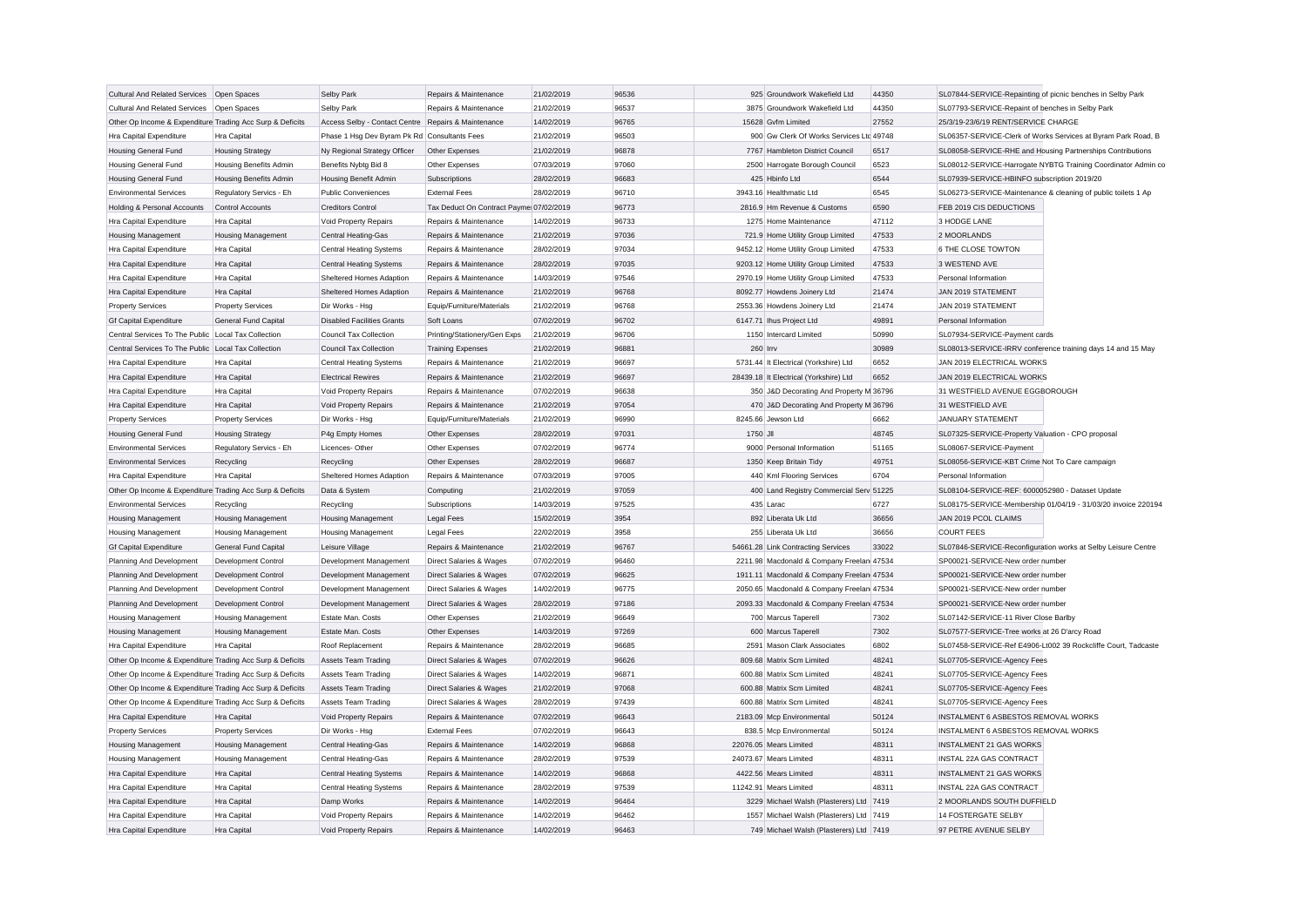| Hra Capital Expenditure                                   | Hra Capital                                                | Void Property Repairs                                | Repairs & Maintenance        | 28/02/2019 | 96892 | 853 Michael Walsh (Plasterers) Ltd 7419       |       | 9 DEEPING WAY                                             |                                                               |
|-----------------------------------------------------------|------------------------------------------------------------|------------------------------------------------------|------------------------------|------------|-------|-----------------------------------------------|-------|-----------------------------------------------------------|---------------------------------------------------------------|
| Hra Capital Expenditure                                   | <b>Hra Capital</b>                                         | Void Property Repairs                                | Repairs & Maintenance        | 28/02/2019 | 96895 | 828.8 Michael Walsh (Plasterers) Ltd 7419     |       | 11 MAIN ROAD TEMPLE HIRST                                 |                                                               |
| <b>Property Services</b>                                  | <b>Property Services</b>                                   | Dir Works - Hsa                                      | <b>External Fees</b>         | 21/02/2019 | 96665 | 398 Michael Walsh (Plasterers) Ltd 7419       |       | 9 COCKRET COURT                                           |                                                               |
| Other Op Income & Expenditure Trading Acc Surp & Deficits |                                                            | <b>Human Resources</b>                               | <b>Professional Fees</b>     | 21/02/2019 | 96664 | 287 Mind Matters Counselling Llp              | 49206 | SL08051-SERVICE-Counselling - January 2019                |                                                               |
| <b>Property Services</b>                                  | <b>Property Services</b>                                   | Dir Works - Hsg                                      | Equip/Furniture/Materials    | 14/02/2019 | 96769 | 2167.86 Mkm Building Supplies Ltd             | 21210 | JAN 2019 STATEMENT                                        |                                                               |
| <b>Housing Management</b>                                 | <b>Housing Management</b>                                  | Central Heating-Gas                                  | <b>Professional Fees</b>     | 21/02/2019 | 96668 | 699.84 Morgan Lambert Ltd                     | 6835  | 24/01/19 THIRD PARTY QUALITY AUDITS                       |                                                               |
| <b>Housing Management</b>                                 | <b>Housing Management</b>                                  | Central Heating-Gas                                  | <b>Professional Fees</b>     | 07/03/2019 | 97206 | 524.88 Morgan Lambert Ltd                     | 6835  | 04/02/19 T/PARTY QUALITY AUDITS                           |                                                               |
| <b>Housing Management</b>                                 | <b>Housing Management</b>                                  | <b>Central Heating-Gas</b>                           | <b>Professional Fees</b>     | 14/03/2019 | 97433 | 1283.04 Morgan Lambert Ltd                    | 6835  | third party audits M Douglas                              |                                                               |
| <b>Housing General Fund</b>                               | Homelessness                                               | <b>Homeless Persons</b>                              | Other Expenses               | 28/02/2019 | 97544 | 400 Personal Information                      | 47198 | Personal Information                                      |                                                               |
| <b>Housing Management</b>                                 | <b>Housing Management</b>                                  | Cash Incentive Schem                                 | Other Expenses               | 28/02/2019 | 97548 | 500 Personal Information                      | 46426 | TENANTS TRANSFER INCENTIVE                                |                                                               |
| <b>Housing General Fund</b>                               | Homelessness                                               | <b>Homeless Persons</b>                              | Other Expenses               | 21/02/2019 | 97228 | 500 Personal Information                      | 51244 | reimburstment for bond quarantee damage                   |                                                               |
| <b>Housing General Fund</b>                               | Homelessness                                               | <b>Homeless Persons</b>                              | Other Expenses               | 21/02/2019 | 97229 | 525 Personal Information                      | 51244 | 1ST MONTHS RENT FROM FRONTLINE PREV                       |                                                               |
| Housing Management                                        | <b>Housing Management</b>                                  | Edgerton Lodge                                       | Repairs & Maintenance        | 14/02/2019 | 95646 | 508.76 Mytum & Selby Waste Recycling 6843     |       | EDGERTON LODGE STATION ROAD LS24 9QW                      |                                                               |
| Hra Capital Expenditure                                   | <b>Hra</b> Capital                                         | Phase 1 Hsq Dev Byram Pk Rd Consultants Fees         |                              | 21/02/2019 | 96648 | 800 Nichol Thomas Ltd                         | 50088 | SL06664-SERVICE-Employers Agent Services Byram Park Road  |                                                               |
| Central Services To The Public Elections                  |                                                            | <b>District Election</b>                             | Other Expenses               | 28/02/2019 | 97437 | 275 North Duffield Village Hall               | 51265 | <b>HIRE OF HALL</b>                                       |                                                               |
| <b>Gf Capital Expenditure</b>                             | General Fund Capital                                       | Car Park Improvement Program Repairs & Maintenance   |                              | 14/02/2019 | 96707 | 711.91 Northern Powergrid (Yorkshire) 33581   |       |                                                           | SL08046-SERVICE-DISCONNECTION FOR MARKET CROSS & PORTHOLME RD |
| <b>Gf Capital Expenditure</b>                             | General Fund Capital                                       | Car Park Improvement Program Repairs & Maintenance   |                              | 14/02/2019 | 96709 | 6561.82 Northern Powergrid (Yorkshire) 33581  |       |                                                           | SL08049-SERVICE-ELECTRICITY CONNECTION AT SOUTH PARADE CAR PA |
| Central Services To The Public Local Welfare Assistance   |                                                            | Local Wefare Assistance                              | <b>Professional Fees</b>     | 07/03/2019 | 97183 | 3200 Northgate Public Services (Uk) I 47740   |       | SL08103-SERVICE-CTR financial modelling tool              |                                                               |
| Central Services To The Public Local Land Charges         |                                                            | <b>Land Charges</b>                                  | <b>External Fees</b>         | 14/03/2019 | 97507 | 1930.1 North Yorkshire County Council 6902    |       |                                                           | SL08140-SERVICE-Land Charges Con 29 Enquiries - January 2019  |
| <b>Environmental Services</b>                             | <b>Trade Waste</b>                                         | <b>Commercial Waste</b>                              | <b>External Fees</b>         | 21/02/2019 | 96538 | 18289.25 North Yorkshire County Council 6902  |       | SL07926-S1013029-BULK WASTE DISPOSAL NYCC                 |                                                               |
| <b>Environmental Services</b>                             | <b>Trade Waste</b>                                         | Commercial Waste                                     | <b>External Fees</b>         | 28/02/2019 | 96688 | 14271.44 North Yorkshire County Council 6902  |       | SL07999-S1013029-BULK WASTE DISPOSAL NYCC                 |                                                               |
| Holding & Personal Accounts                               | Miscellaneous Holding Accounts C. Tax Payers Coll Fund Acc |                                                      | Nycc Precept                 | 11/02/2019 | 96912 | 3500980 North Yorkshire County Council 32208  |       | 13/02/19 PRECEPT INSTALMENT                               |                                                               |
| Holding & Personal Accounts                               | Miscellaneous Holding Accounts Nndr Payers Coll Fund (Old) |                                                      | <b>Collection Fund</b>       | 13/02/2019 | 97038 | 234103 North Yorkshire County Council 32208   |       | 19/02/19 RETAINED BUSINESS RATES                          |                                                               |
| <b>Housing Management</b>                                 | <b>Housing Management</b>                                  | <b>Tenant Participation</b>                          | Printing/Stationery/Gen Exps | 14/02/2019 | 97048 | 953.75 North Yorkshire County Council 31845   |       |                                                           | SL08011-SERVICE-Spring Open Door - Design - North Yorkshire ( |
| Other Op Income & Expenditure Trading Acc Surp & Deficits |                                                            | Finance                                              | <b>External Fees</b>         | 14/03/2019 | 97506 | 136639.05 North Yorkshire County Council 6902 |       |                                                           | SL08079-SERVICE-Oct 18 - Mar 19 6 Month Charge for Financial  |
| Other Op Income & Expenditure Trading Acc Surp & Deficits |                                                            | <b>Human Resources</b>                               | <b>External Fees</b>         | 07/03/2019 | 96982 | 17220 North Yorkshire County Council 6902     |       | SL08102-SERVICE-Payroll Contract 17/18                    |                                                               |
| Other Op Income & Expenditure Trading Acc Surp & Deficits |                                                            | Legal Services                                       | <b>External Fees</b>         | 14/03/2019 | 97295 | 107086 North Yorkshire County Council 6902    |       | SL07184-SERVICE-Q1 Fees - Legal Services Partnership      |                                                               |
| Planning And Development                                  | Economic Development                                       | P4g Open For Business                                | Other Expenses               | 07/03/2019 | 97051 | 280 North Yorkshire County Council 6902       |       | SL06060-SERVICE-Place branding case study sheets          |                                                               |
| Holding & Personal Accounts                               | Miscellaneous Holding Accounts C. Tax Payers Coll Fund Acc |                                                      | Nyfra Precept                | 11/02/2019 | 96911 | 193992 North Yorkshire Fire & Rescue 32207    |       | 13/02/19 PRECEPT INSTALMENT                               |                                                               |
| Holding & Personal Accounts                               | Miscellaneous Holding Accounts Nndr Payers Coll Fund (Old) |                                                      | <b>Collection Fund</b>       | 13/02/2019 | 97037 | 26011 North Yorkshire Fire & Rescue 32207     |       | 19/02/19 RETAINED BUSINESS RATES                          |                                                               |
| Holding & Personal Accounts                               | Miscellaneous Holding Accounts C. Tax Payers Coll Fund Acc |                                                      | Nypa Precept                 | 11/02/2019 | 96913 | 652679 North Yorkshire Pcc                    | 32209 | 13/02/19 PRECEPT INSTALMENT                               |                                                               |
| Hra Capital Expenditure                                   | Hra Capital                                                | <b>External Cyclical Repairs</b>                     | Repairs & Maintenance        | 28/02/2019 | 97063 | 7748.19 Novus Property Solutions Ltd          | 50184 | window and door replacement work                          |                                                               |
| Hra Capital Expenditure                                   | Hra Capital                                                | <b>External Door Replacements</b>                    | Repairs & Maintenance        | 28/02/2019 | 97063 | 6427.44 Novus Property Solutions Ltd          | 50184 | window and door replacement work                          |                                                               |
| Other Op Income & Expenditure Trading Acc Surp & Deficits |                                                            | Access Selby - Contact Centre Energy Costs           |                              | 14/02/2019 | 96900 | 1064.48 Npower Ltd                            | 6917  | 1/1/19-31/1/19 8-10 MARKET CROSS SELBY                    |                                                               |
| Planning And Development                                  | Economic Development                                       | The Vivars Mr                                        | <b>Energy Costs</b>          | 21/02/2019 | 97019 | 1949 Noower Ltd                               | 6917  | COMM AREAS VIVARS 01/11/18-31/01/19                       |                                                               |
| <b>Special Services</b>                                   | <b>Special Services</b>                                    | <b>Community Centres</b>                             | <b>Energy Costs</b>          | 14/02/2019 | 96901 | 1863.83 Npower Ltd                            | 6917  | 1/1/19-31/1/19 ST WILFRIDS COURT                          |                                                               |
| <b>Environmental Services</b>                             | Regulatory Servics - Eh                                    | Food Safety Enforcement                              | Other Expenses               | 28/02/2019 | 97490 | 805 N S Redfern                               | 31130 | SL08136-SERVICE-Consultant Food Hygiene Inspections       |                                                               |
| <b>Housing General Fund</b>                               | Homelessness                                               | <b>Homeless Persons</b>                              | Other Expenses               | 21/02/2019 | 97332 | 600 Number One Letting                        | 51259 | Personal Information                                      |                                                               |
| <b>Gf Capital Expenditure</b>                             | General Fund Capital                                       | Industrial Units Maintenance W Repairs & Maintenance |                              | 14/02/2019 | 96338 | 997.13 Nynet Ltd                              | 6924  | SL07997-SERVICE-Vivars Centre Connection CRF 2471         |                                                               |
| Planning And Development                                  | <b>Planning Policy</b>                                     | Dev. Policy Serv. (Plan Selby)                       | <b>Professional Fees</b>     | 14/02/2019 | 96308 | 9500 Objective Corporation (Uk) Ltd 49504     |       | SL05979-SERVICE-Objective Keystone Statement of Work      |                                                               |
| Planning And Development                                  | <b>Planning Policy</b>                                     | Dev. Policy Serv. (Plan Selby)                       | <b>Professional Fees</b>     | 07/03/2019 | 97268 | 650 Ove Arup & Partners Ltd                   | 44147 |                                                           | SL07978-SERVICE-ARUP - Greenbelt Peer Review as per Clare Dic |
| Planning And Development                                  | <b>Community Development</b>                               | Central Cef                                          | Other Expenses               | 14/02/2019 | 97042 | 970 Parent Power Project                      | 51228 | CENTRAL CEF GRANT                                         |                                                               |
| <b>Housing Management</b>                                 | <b>Housing Management</b>                                  | Footpaths                                            | Repairs & Maintenance        | 28/02/2019 | 97238 | 1300 Paul Harrison                            | 6531  | 9 WAVELL STREET                                           |                                                               |
| Hra Capital Expenditure                                   | <b>Hra Capital</b>                                         | Void Property Repairs                                | Repairs & Maintenance        | 28/02/2019 | 97260 | 1380 Paul Harrison                            | 6531  | 24 WEST ACRES                                             |                                                               |
| <b>Property Services</b>                                  | <b>Property Services</b>                                   | Dir Works - Hsg                                      | <b>External Fees</b>         | 07/02/2019 | 96506 | 286.6 Paul Harrison                           | 6531  | 7 LOWTHER DRIVE SELBY                                     |                                                               |
| Planning And Development                                  | Development Control                                        | Development Management                               | Misc Income                  | 14/02/2019 | 97065 | 6249.76 Pinsent Masons                        | 6974  | SOLICITORS COSTS FOR JUDICIAL REVIEW                      |                                                               |
| Hra Capital Expenditure                                   | Hra Capital                                                | Void Property Repairs                                | Repairs & Maintenance        | 21/02/2019 | 96945 | 425 Pjt Property Maintenance                  | 6980  | 10 NORTH DRIVE                                            |                                                               |
| <b>Gf Capital Expenditure</b>                             | General Fund Capital                                       | Repair Assistance Loans                              | Soft Loans                   | 28/02/2019 | 97449 | 1850 Plumbcore Ltd                            | 51096 | Personal Information                                      |                                                               |
| <b>Housing Management</b>                                 | <b>Housing Management</b>                                  | Ousegate Hostel                                      | Printing/Stationery/Gen Exps | 07/02/2019 | 96681 | 275 Pocklington Carpets                       | 51152 | SL08021-SERVICE-Carpets 4 Church Lane, Selby              |                                                               |
| Planning And Development                                  | <b>Planning Policy</b>                                     | Dev. Policy Serv. (Plan Selby)                       | <b>Professional Fees</b>     | 21/02/2019 | 96776 | 3550 Pos Enterprises Ltd                      | 49477 | SL08065-SERVICE-CIL and Infrastructure group invoice      |                                                               |
| Planning And Development                                  | <b>Planning Policy</b>                                     | Dev. Policy Serv. (Plan Selby)                       | Staff Recruitment            | 07/03/2019 | 97009 | 598 Prepared Midia Ltd                        | 51219 |                                                           | SL08094-SERVICE-Prepared Media - Full page advert for two vac |
| Other Op Income & Expenditure Trading Acc Surp & Deficits |                                                            | Ict                                                  | Equip/Furniture/Materials    | 14/02/2019 | 96430 | 474.88 Probrand Limited                       | 37238 |                                                           | SL07966-SERVICE-HP - 800GB/1.6TB LTO Ultrium-4 Storage Media  |
| Planning And Development                                  | Community Development                                      | Western Cef                                          | Other Expenses               | 07/03/2019 | 97496 | 550 Project: Wild Cic                         | 51003 | SL08165-SERVICE-Project: WIld - Video Filming and Editing |                                                               |
|                                                           |                                                            |                                                      |                              |            |       |                                               |       |                                                           |                                                               |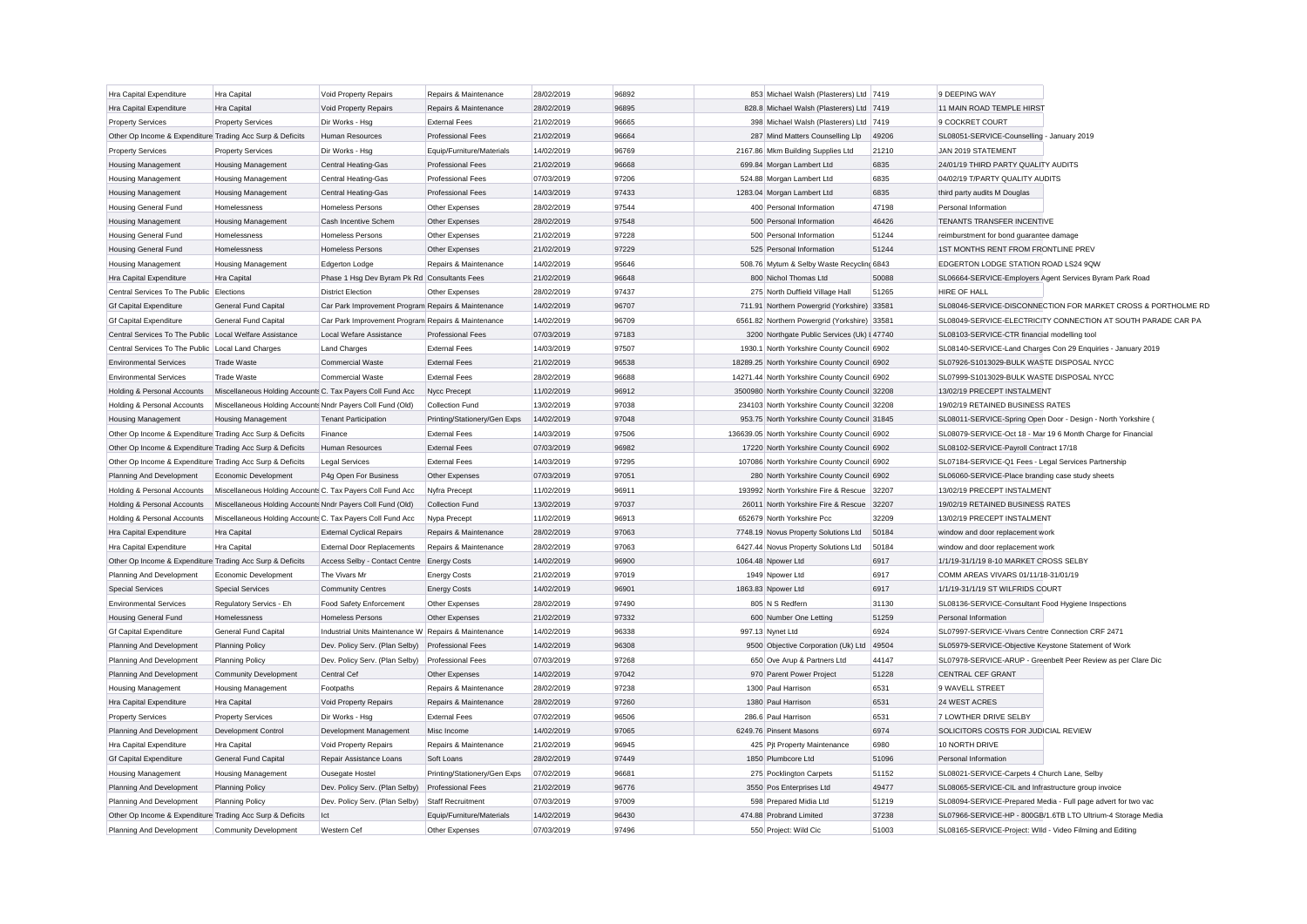| Hra Capital Expenditure                                   | Hra Capital                                               | <b>Central Heating Systems</b>                            | Repairs & Maintenance                         | 28/02/2019               | 97304          | 1725.49 Pts Plumbing Trade Supplies                                | 34513          | SELBY HEATING F14-1718                                                                    |                                                               |
|-----------------------------------------------------------|-----------------------------------------------------------|-----------------------------------------------------------|-----------------------------------------------|--------------------------|----------------|--------------------------------------------------------------------|----------------|-------------------------------------------------------------------------------------------|---------------------------------------------------------------|
| Hra Capital Expenditure                                   | Hra Capital                                               | <b>Central Heating Systems</b>                            | Repairs & Maintenance                         | 28/02/2019               | 97305          | 1004.26 Pts Plumbing Trade Supplies                                | 34513          | SELBY HEATING F14-1718                                                                    |                                                               |
| <b>Special Services</b>                                   | <b>Special Services</b>                                   | <b>Pumping Stations</b>                                   | Repairs & Maintenance                         | 07/03/2019               | 96980          | 310 R A Dalton                                                     | 6326           | POND VIEW                                                                                 |                                                               |
| <b>Special Services</b>                                   | <b>Special Services</b>                                   | <b>Pumping Stations</b>                                   | Repairs & Maintenance                         | 14/03/2019               | 97517          | 685 R A Dalton                                                     | 6326           | POND VIEW CALL OUT AND LABOUR                                                             |                                                               |
| <b>Gf Capital Expenditure</b>                             | General Fund Capital                                      | <b>Disabled Facilities Grants</b>                         | Soft Loans                                    | 07/02/2019               | 96704          | 4565 Rdv Contracting Ltd                                           | 50039          | Personal Information                                                                      |                                                               |
| <b>Gf Capital Expenditure</b>                             | General Fund Capital                                      | <b>Disabled Facilities Grants</b>                         | Soft Loans                                    | 21/02/2019               | 97179          | 4090 Rdv Contracting Ltd                                           | 50039          | Personal Information                                                                      |                                                               |
| <b>Gf Capital Expenditure</b>                             | General Fund Capital                                      | <b>Disabled Facilities Grants</b>                         | Soft Loans                                    | 28/02/2019               | 97541          | 5476 Rdv Contracting Ltd                                           | 50039          | Personal Information                                                                      |                                                               |
| <b>Gf Capital Expenditure</b>                             | <b>General Fund Capital</b>                               | <b>Disabled Facilities Grants</b>                         | Soft Loans                                    | 28/02/2019               | 97542          | 4562 Rdv Contracting Ltd                                           | 50039          | Personal Information                                                                      |                                                               |
| Other Op Income & Expenditure Trading Acc Surp & Deficits |                                                           | <b>Democratic Services</b>                                | Subsistence & Conf Expenses                   | 07/03/2019               | 97510          | 289.64 Redfern Travel Ltd                                          | 7045           | SL07898-SERVICE-Train Tickets - JS, DB and VF                                             |                                                               |
| Planning And Development                                  | Development Control                                       | Development Management                                    | Professional Fees                             | 28/02/2019               | 96890          | 395 Rosetta Landscape Design                                       | 6987           |                                                                                           | SL08002-SERVICE-Aboricultural Assessment on Trees in CA - 201 |
| Central Services To The Public Elections                  |                                                           | <b>Register Of Electors</b>                               | Communications                                | 21/02/2019               | 96633          | 1118.03 Royal Mail Group Plc                                       | 7100           | ELECTIONS RESPONSE SERVICE                                                                |                                                               |
| Other Op Income & Expenditure Trading Acc Surp & Deficits |                                                           | Postage Account                                           | Communications                                | 14/03/2019               | 97312          | 1063.81 Royal Mail Group Plc                                       | 7100           | <b>POSTAGE</b>                                                                            |                                                               |
| <b>Gf Capital Expenditure</b>                             | <b>General Fund Capital</b>                               | Repair Assistance Loans                                   | Soft Loans                                    | 28/02/2019               | 97448          | 2591 R S Myers & Son                                               | 6842           | Personal Information                                                                      |                                                               |
| Central Services To The Public Local Tax Collection       |                                                           | Council Tax Collection                                    | <b>External Fees</b>                          | 08/02/2019               | 3946           | 581.94 Santander                                                   | 6052           | JAN 2019 COUNCIL TAX PAYMENTS                                                             |                                                               |
| <b>Housing Management</b>                                 | Housing Management                                        | <b>Rent Project</b>                                       | <b>External Fees</b>                          | 08/02/2019               | 3947           | 550.06 Santander                                                   | 6052           | JAN 2019 HOUSE & GARAGE RENTS                                                             |                                                               |
| Central Services To The Public Elections                  |                                                           | <b>District Election</b>                                  | Other Expenses                                | 14/02/2019               | 96927          | 288 Saxton Village Hall                                            | 46783          | hire of hall                                                                              |                                                               |
| Highways, Roads And Transpor Parking Services             |                                                           | Car Parks Enforcement                                     | <b>External Fees</b>                          | 28/02/2019               | 97053          | 547.35 Security Plus Limited                                       | 36209          | SL06643-SERVICE-Cash Collection Service - Security Plus                                   |                                                               |
| Central Services To The Public Elections                  |                                                           | <b>District Election</b>                                  | Other Expenses                                | 07/02/2019               | 96726          | 550 Selby Community Trust                                          | 7149           | MAY 2019 ELECTION ROOM HIRE                                                               |                                                               |
| Corporate And Democratic Core Corporate Management        |                                                           | Customer & Community Project Other Expenses               |                                               | 21/02/2019               | 96553          | 2500 Selby District Avs                                            | 7159           | SL05768-SERVICE-New Beginnings Stage 2                                                    |                                                               |
| Planning And Development                                  | <b>Community Development</b>                              | Central Cef                                               | Other Expenses                                | 07/02/2019               | 96624          | 4000 Selby District Avs                                            | 7159           | CEF GRANT BIG ASPIRATIONS EMPOWERMENT                                                     |                                                               |
| Planning And Development                                  | <b>Community Development</b>                              | Community Engagement Forum External Fees                  |                                               | 07/03/2019               | 96937          | 1333.32 Selby District Avs                                         | 7159           | SL06382-SERVICE-External Contractors - 31.01.2019                                         |                                                               |
| Housing Management                                        | <b>Housing Management</b>                                 | Edgerton Lodge                                            | Nndr                                          | 14/02/2019               | 96873          | 353.97 Selby District Council                                      | 7151           | JAN 2019 VOID PROP CTAX BILLS                                                             |                                                               |
| <b>Property Services</b>                                  | <b>Property Services</b>                                  | Dir Works - Hsg                                           | Other Expenses                                | 14/02/2019               | 96873          | 7067.81 Selby District Council                                     | 7151           | JAN 2019 VOID PROP CTAX BILLS                                                             |                                                               |
| <b>Property Services</b>                                  | <b>Property Services</b>                                  | Dir Works - Hsg                                           | Rents                                         | 28/02/2019               | 97540          | 7534.38 Selby District Council                                     | 7151           | 1/4/19-31/3/20 UNITS 7&8 VIVARS RENT                                                      |                                                               |
| <b>Property Services</b>                                  | <b>Property Services</b>                                  | Dir Works - Hsg                                           | Equip/Furniture/Materials                     | 21/02/2019               | 96998          | 4385.88 Selby Glass Ltd                                            | 7172           | january statement                                                                         |                                                               |
| Other Op Income & Expenditure Trading Acc Surp & Deficits |                                                           | <b>Human Resources</b>                                    | <b>Professional Fees</b>                      | 07/02/2019               | 96684          | 280 Selby Healthcare Ltd                                           | 31239          | SL08050-SERVICE-OH Services - January 2019                                                |                                                               |
| Holding & Personal Accounts                               | Miscellaneous Holding Accounts Sect 106 Ros - Dev Contrib |                                                           | Selby Town                                    | 14/02/2019               | 96999          | 7480 Selby Town Council                                            | 7184           | planning ref 2009/0805/rem                                                                |                                                               |
| <b>Gf Capital Expenditure</b>                             | <b>General Fund Capital</b>                               | <b>Disabled Facilities Grants</b>                         | Soft Loans                                    | 07/02/2019               | 96642          | 3717 Sherwood Property Building Ser 35336                          |                | Personal Information                                                                      |                                                               |
| Hra Capital Expenditure                                   | Hra Capital                                               | Sheltered Homes Adaption                                  | Repairs & Maintenance                         | 14/02/2019               | 96467          | 3155 Sherwood Property Building Ser 35336                          |                | Personal Information                                                                      |                                                               |
| Hra Capital Expenditure                                   | Hra Capital                                               | Sheltered Homes Adaption                                  | Repairs & Maintenance                         | 28/02/2019               | 97481          | 2325 Sherwood Property Building Ser 35336                          |                | Personal Information                                                                      |                                                               |
| Hra Capital Expenditure                                   | Hra Capital                                               | Sheltered Homes Adaption                                  | Repairs & Maintenance                         | 28/02/2019               | 97483          | 2475 Sherwood Property Building Ser 35336                          |                | Personal Information                                                                      |                                                               |
| Hra Capital Expenditure                                   | Hra Capital                                               | Sheltered Homes Adaption                                  | Repairs & Maintenance                         | 28/02/2019               | 97485          | 2145 Sherwood Property Building Ser 35336                          |                | Personal Information                                                                      |                                                               |
| <b>Hra Capital Expenditure</b>                            | <b>Hra Capital</b>                                        | Sheltered Homes Adaption                                  | Repairs & Maintenance                         | 28/02/2019               | 97486          | 2220 Sherwood Property Building Ser 35336                          |                | Personal Information                                                                      |                                                               |
| Hra Capital Expenditure                                   | Hra Capital                                               | Sheltered Homes Adaption                                  | Repairs & Maintenance                         | 28/02/2019               | 97487          | 485 Sherwood Property Building Ser 35336                           |                | Personal Information                                                                      |                                                               |
|                                                           |                                                           |                                                           |                                               | 28/02/2019               | 97488          | 2150 Sherwood Property Building Ser 35336                          |                | Personal Information                                                                      |                                                               |
| Hra Capital Expenditure                                   | Hra Capital                                               | Sheltered Homes Adaption                                  | Repairs & Maintenance                         |                          | 97489          |                                                                    |                |                                                                                           |                                                               |
| Hra Capital Expenditure                                   | Hra Capital                                               | Sheltered Homes Adaption                                  | Repairs & Maintenance<br><b>External Fees</b> | 07/03/2019<br>28/02/2019 | 96724          | 2490 Sherwood Property Building Ser 35336                          |                | Personal Information<br>82 DARCY ROAD SELBY                                               |                                                               |
| <b>Property Services</b>                                  | <b>Property Services</b>                                  | Dir Works - Hsg                                           |                                               |                          | 97484          | 1749 Sherwood Property Building Ser 35336                          |                |                                                                                           |                                                               |
| <b>Property Services</b>                                  | <b>Property Services</b>                                  | Dir Works - Hsg                                           | <b>External Fees</b>                          | 28/02/2019               |                | 4583 Sherwood Property Building Ser 35336                          |                | 4 GANT WALK SELBY YO8 4QR                                                                 |                                                               |
| <b>Environmental Services</b>                             | Recycling                                                 | Recycling                                                 | <b>External Fees</b>                          | 07/03/2019<br>14/03/2019 | 97045<br>97492 | 502.96 Signs Express (York)<br>16802 Simon Calvert Contractors Ltd | 35687          | SL07830-SERVICE-Provision and installation of signage as per<br>INSTAL 8 FENCING CONTRACT |                                                               |
| <b>Housing Management</b>                                 | <b>Housing Management</b>                                 | Fencing - Planned                                         | Repairs & Maintenance                         |                          |                |                                                                    | 44422          |                                                                                           |                                                               |
| <b>Housing Management</b>                                 | <b>Housing Management</b>                                 | Void - Difficult To Let                                   | Other Expenses                                | 28/02/2019               | 97553          | 775 S & J K Decorating<br>444.36 Softcat Plc                       | 49665<br>31771 |                                                                                           | SL07872-SERVICE-Re-decoration required at 9 Deeping Way Selby |
| Other Op Income & Expenditure Trading Acc Surp & Deficits |                                                           | Data & System                                             | Computing                                     | 14/03/2019               | 97526          |                                                                    |                |                                                                                           | SL08146-SERVICE-SketchUp Pro Standalone 1 - 4 Users (Per User |
| <b>Housing General Fund</b>                               | <b>Housing Strategy</b>                                   | Pfi Scheme (Housing)                                      | Other Expenses                                | 28/02/2019               | 96695          | 36143.31 South Yorkshire Housing Ass Lt 7239                       |                | JAN 2019 UNITARY CHARGE                                                                   |                                                               |
| <b>Environmental Services</b>                             | <b>Trade Waste</b>                                        | <b>Clinical Waste</b>                                     | <b>External Fees</b>                          | 28/02/2019               | 96902          | 410.51 Srcl Ltd                                                    | 7251           | JAN 2019 HAZARDOUS WASTE                                                                  |                                                               |
| <b>Housing General Fund</b>                               | <b>Housing Strategy</b>                                   | P4g3 Olympia Park                                         | Other Expenses                                | 07/02/2019               | 96680          | 6110 Start Regeneration Llp                                        | 48284          | SL07417-SERVICE-Olympia Park Project Manager Commission                                   |                                                               |
| Holding & Personal Accounts                               | Miscellaneous Holding Accounts Sect 106 Ros - Dev Contrib |                                                           | Stillingfleet Parish                          | 28/02/2019               | 97523          | 264.37 Stillingfleet Parish Council                                | 7263           | CO/2003/1366 2ND PAYMENT DOG BINS                                                         |                                                               |
| <b>Hra Capital Expenditure</b>                            | <b>Hra Capital</b>                                        | Phase 1 Hsg Dev Byram Pk Rd Contractor - New Build/Refurb |                                               | 28/02/2019               | 97438          | 130790.56 Strategic Team Group                                     | 49806          | HRA002 BYAM PARK ROAD                                                                     |                                                               |
| Cultural And Related Services Open Spaces                 |                                                           | Community Parks & Open Spac Repairs & Maintenance         |                                               | 14/03/2019               | 97293          | 375 Streetscape Products And Servi 44490                           |                |                                                                                           | SL08041-SERVICE-Repair to outdoor gym equipment in Selby Park |
| Other Op Income & Expenditure Trading Acc Surp & Deficits |                                                           | Human Resources                                           | <b>Training Expenses</b>                      | 14/03/2019               | 97300          | 358 The Association Of Electoral Ad 22369                          |                | SL08138-SERVICE-The Verification & Count Course                                           |                                                               |
| Cultural And Related Services   Tourism                   |                                                           | P4g3 Tourism & Culture                                    | Other Expenses                                | 21/02/2019               | 96534          | 1850 The Audience Agency                                           | 51036          | SL07873-SERVICE-Cultural Audience Analysis and Monitoring                                 |                                                               |
| Planning And Development                                  | Economic Development                                      | P4g Open For Business                                     | Other Expenses                                | 14/03/2019               | 97234          | 1700 The Hemming Group Ltd                                         | 6551           |                                                                                           | SL07680-SERVICE-Place branding MIPIM (Cannes) MJ supplement a |
| <b>Environmental Services</b>                             | Recycling                                                 | Recycling                                                 | <b>External Fees</b>                          | 07/02/2019               | 96517          | 882 The Maltings Organic Treatmen 35116                            |                | JAN 2019 GREENWASTE                                                                       |                                                               |
| Special Services                                          | <b>Special Services</b>                                   | General Maintenance                                       | Repairs & Maintenance                         | 28/02/2019               | 96779          | 457.89 Thyssenkrupp Elevator Uk Ltd 7328                           |                | 1/2/19-30/4/19 LBH COURT                                                                  |                                                               |